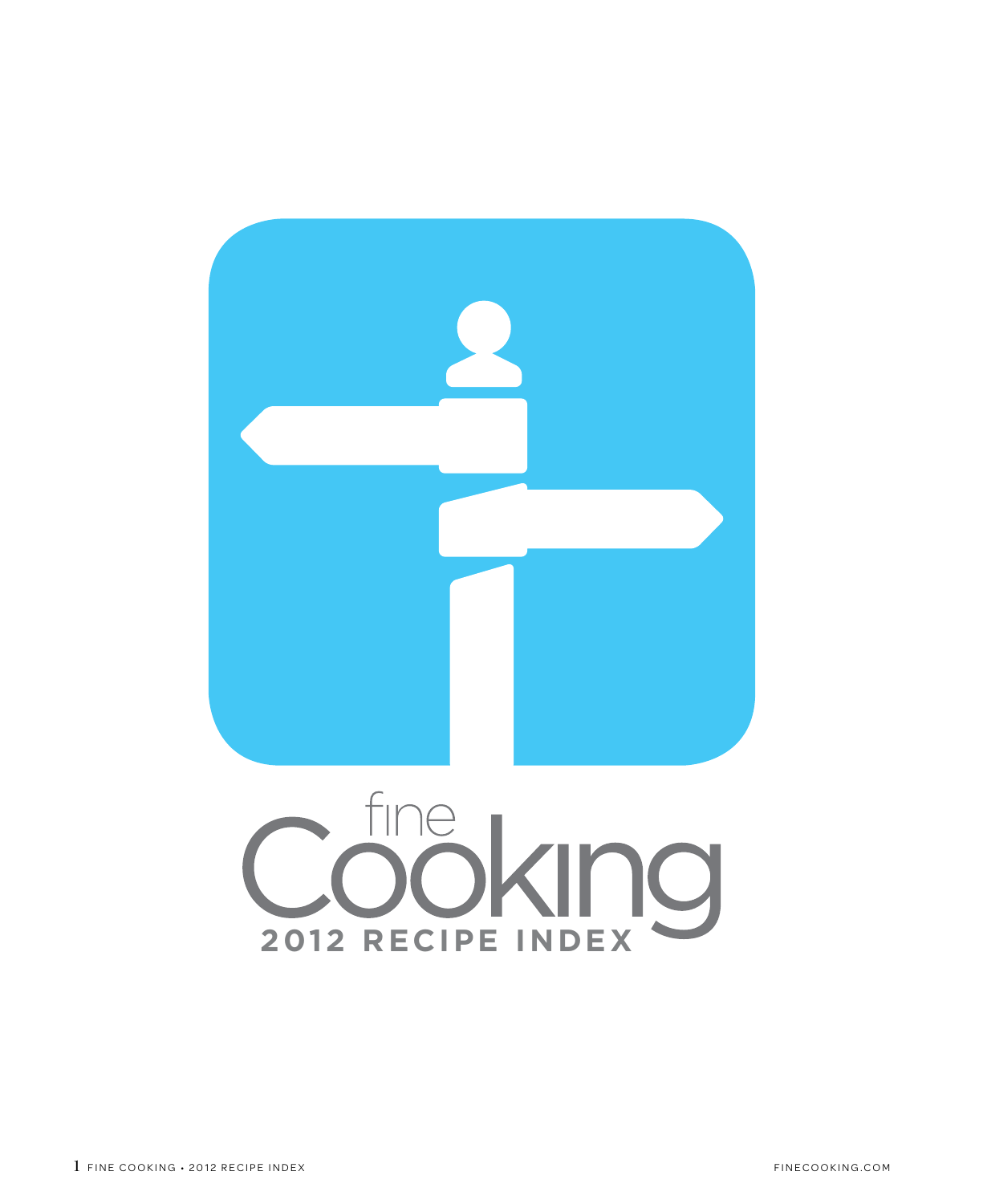

This recipe index covers *Fine Cooking* issues 115 to 120. Issues are numbered as follows: 115 (Feb/Mar), 116 (Apr/May), 117 (June/July), 118 (Aug/Sept), 119 (Oct/Nov), 120 (Dec/Jan). If you are unable to print this index and would like a free copy, please call customer service at 800-477-8727, Monday through Friday, 9 am-5 pm EST.

| Appetizers & Snacks |  |  |
|---------------------|--|--|
|---------------------|--|--|

| Arancini                                                     | 119 | 89 |
|--------------------------------------------------------------|-----|----|
| Bavarian-Style Soft Pretzels                                 | 119 | 72 |
| Beer-Battered Coconut Shrimp<br>with Rémoulade Sauce         | 119 | 63 |
| <b>Classic Deviled Eggs</b>                                  | 117 | 56 |
| Cucumber and Peppadew<br>Grilled Shrimp Bites                | 117 | 64 |
| Deviled Eggs with Bacon<br>and Smoked Paprika                | 117 | 56 |
| Deviled Eggs with Capers,<br>Red Onion, and Dill             | 117 | 57 |
| Deviled Eggs with Crab                                       | 117 | 57 |
| Deviled Eggs with Curry                                      | 117 | 56 |
| Deviled Eggs with Pesto                                      | 117 | 56 |
| Honey-Lime-Sake Shrimp                                       | 117 | 24 |
| Jumbo Shrimp Cocktail                                        | 116 | 60 |
| Maple and Black Pepper Pecans                                | 119 | 21 |
| Parmigiano-Pistachio Frico                                   | 120 | 22 |
| Parmigiano-Stuffed Mushrooms                                 | 120 | 23 |
| Pork and Shrimp Summer Rolls                                 | 118 | 58 |
| Risotto                                                      | 119 | 26 |
| <b>Sugar-Roasted Peaches</b><br>with Burrata and Honey       | 118 | 83 |
| Summer Vegetable Tempura                                     | 117 | 70 |
| Beans, Grains & Rice                                         |     |    |
| Arancini                                                     | 119 | 89 |
| <b>Baked Butter Beans with</b><br>Onions, Tomatoes, and Feta | 115 | 72 |
| <b>Barley Salad with</b><br>Peas and Asparagus               | 117 | 51 |
| <b>Basmati Rice Salad</b><br>with Mango and Cucumber         | 117 | 50 |

|                                                                                              | <b>Issue Page</b> |    |
|----------------------------------------------------------------------------------------------|-------------------|----|
| Cheesy Rice with Garlic<br>and Thyme                                                         | 116               | 13 |
| Chicken and Mushroom Risotto                                                                 | 115               | 49 |
| Cranberry Bean and Salmon Salad<br>with Spinach and Radicchio                                | 115               | 73 |
| Farro Salad with<br>Artichokes and Fennel                                                    | 117               | 51 |
| Hoppin' John                                                                                 | 120 28            |    |
| Lamb Stew with<br><b>Flageolets and Herbs</b>                                                | 115 71            |    |
| Millet Salad with<br>Avocado and Citrus                                                      | 117 50            |    |
| New Orleans-Style<br>Anasazi Beans and Rice                                                  | 115 70            |    |
| Quinoa Salad with<br><b>Pears and Dried Cherries</b>                                         | 117               | 51 |
| Spelt Salad with Cherry Tomatoes<br>and Zucchini                                             | 117               | 50 |
| Thai-Style Pineapple Fried Rice<br>with Shrimp and Cashews                                   | 115               | 52 |
| Triple-Sesame Jasmine Rice                                                                   | 115               | 12 |
| Risotto                                                                                      | 119               | 26 |
| Wheat Berry Salad with<br>Green Beans and Corn                                               | 117               | 55 |
| <b>Beef</b>                                                                                  |                   |    |
| Beef Burgers with Blue Cheese<br>and Caramelized Onions                                      | 117               | 16 |
| <b>Beef Rendang</b>                                                                          | 116               | 70 |
| Beef Tenderloin with<br>Roquefort-Pecan Butter                                               | 119               | 20 |
| Black-Pepper-Crusted Beef<br>Tenderloin with Chimichurri Sauce                               | 119               | 60 |
| Classic Beef Stroganoff                                                                      | 115               | 64 |
| Corned Beef and Cabbage                                                                      | 115               | 21 |
| Grilled Korean Skirt Steak                                                                   | 118               | 10 |
| Grilled Steak and Peppered<br>Spaetzle with Black Trumpet<br>Mushrooms and Shallot Marmalade | 115               | 66 |
|                                                                                              |                   |    |

| Issue Page    |          |                                                               | Issue Page |                   |                                                                 | Issue Page       |          |
|---------------|----------|---------------------------------------------------------------|------------|-------------------|-----------------------------------------------------------------|------------------|----------|
| 119<br>119    | 89<br>72 | Cheesy Rice with Garlic<br>and Thyme                          | 116        | 13                | Hanger Steak with Spicy<br>Miso Glaze                           | 116              | 12       |
|               |          | Chicken and Mushroom Risotto                                  | 115        | 49                | Skirt Steak with Mushrooms<br>and Shallots                      | 119              | 12       |
| 119           | 63       | Cranberry Bean and Salmon Salad<br>with Spinach and Radicchio | 115        | 73                | Slow-Roasted Beef Standing                                      |                  |          |
| 117<br>117 64 | 56       | <b>Farro Salad with</b><br>Artichokes and Fennel              | 117        | 51                | <b>Rib Roast with Brown Ale</b><br><b>Butter Sauce</b>          | 120 <sub>1</sub> | 44       |
|               |          | Hoppin' John                                                  | 120        | 28                | Steak Salad with Shaved Fennel<br>and Dried Cherries            | 115              | 10       |
| 117           | 56       | Lamb Stew with<br>Flageolets and Herbs                        | 115        | 71                | <b>Steak Sandwiches with</b><br>Spicy Horseradish Mayonnaise    | 120              | 15       |
| 117           | 57       | Millet Salad with<br>Avocado and Citrus                       | 117 50     |                   | Stir-Fried Chili Beef with                                      |                  |          |
| 117           | 57       | New Orleans-Style                                             |            |                   | Bell Peppers and Snow Peas                                      | 117              | 71       |
| 117           | 56       | Anasazi Beans and Rice                                        | 115 70     |                   | <b>Beverages</b>                                                |                  |          |
| 117           | 56       | Quinoa Salad with                                             |            |                   | Irish Coffee                                                    | 120              | 82       |
| 117           | 24       | <b>Pears and Dried Cherries</b>                               | 117 51     |                   | Pineapple-Orange Sangria                                        | 117              | 41       |
| 116<br>119    | 60<br>21 | Spelt Salad with Cherry Tomatoes<br>and Zucchini              | 117        | 50                | Shrimp Cocktail Martini                                         | 116              | 61       |
| 120           | 22       | Thai-Style Pineapple Fried Rice                               |            |                   | Spicy Mexican Hot Chocolate                                     | 115              | 82       |
|               | -23      | with Shrimp and Cashews                                       | 115        | 52                | Strawberry-Melon Sangria                                        | 117              | 41       |
| 120           |          | Triple-Sesame Jasmine Rice                                    | 115        | $12 \overline{ }$ | <b>Bread, Sandwiches</b>                                        |                  |          |
| 118           | 58       | Risotto                                                       | 119        | 26                | & Pizza                                                         |                  |          |
| 119<br>118    | 26<br>83 | Wheat Berry Salad with<br>Green Beans and Corn                | 117 55     |                   | All-Purpose Brown-Butter Crêpes<br>Bavarian-Style Soft Pretzels | 116<br>119       | 64<br>72 |
| 117 70        |          | <b>Beef</b>                                                   |            |                   | Cinnamon-Swirl Raisin Bread                                     | 115              | 76       |
|               |          | Beef Burgers with Blue Cheese<br>and Caramelized Onions       | 117        | 16                | Lobster Rolls                                                   | 120 63           |          |
| 119 89        |          | Beef Rendang                                                  | 116        | 70                | Maple-Roasted Butternut Squash,<br>Chard, and Sausage Flatbread | 120 54           |          |

Niçoise Tuna Melts 116 16 16

(multiple options) 116 46

Monte Cristos 115 11 Smoked Salmon Club Sandwich 118 14 Smoky Corn Quesadillas 118 48 Southern Buttermilk Biscuits 117 37

Horseradish Mayonnaise 120 15

Pizza from Scratch

Prosciutto, Apple, and Brie

Steak Sandwiches with Spicy

Apples and Cheddar 117 51

Carrots and Peppers 117 50

Brown Rice Salad with

Bulgur Salad with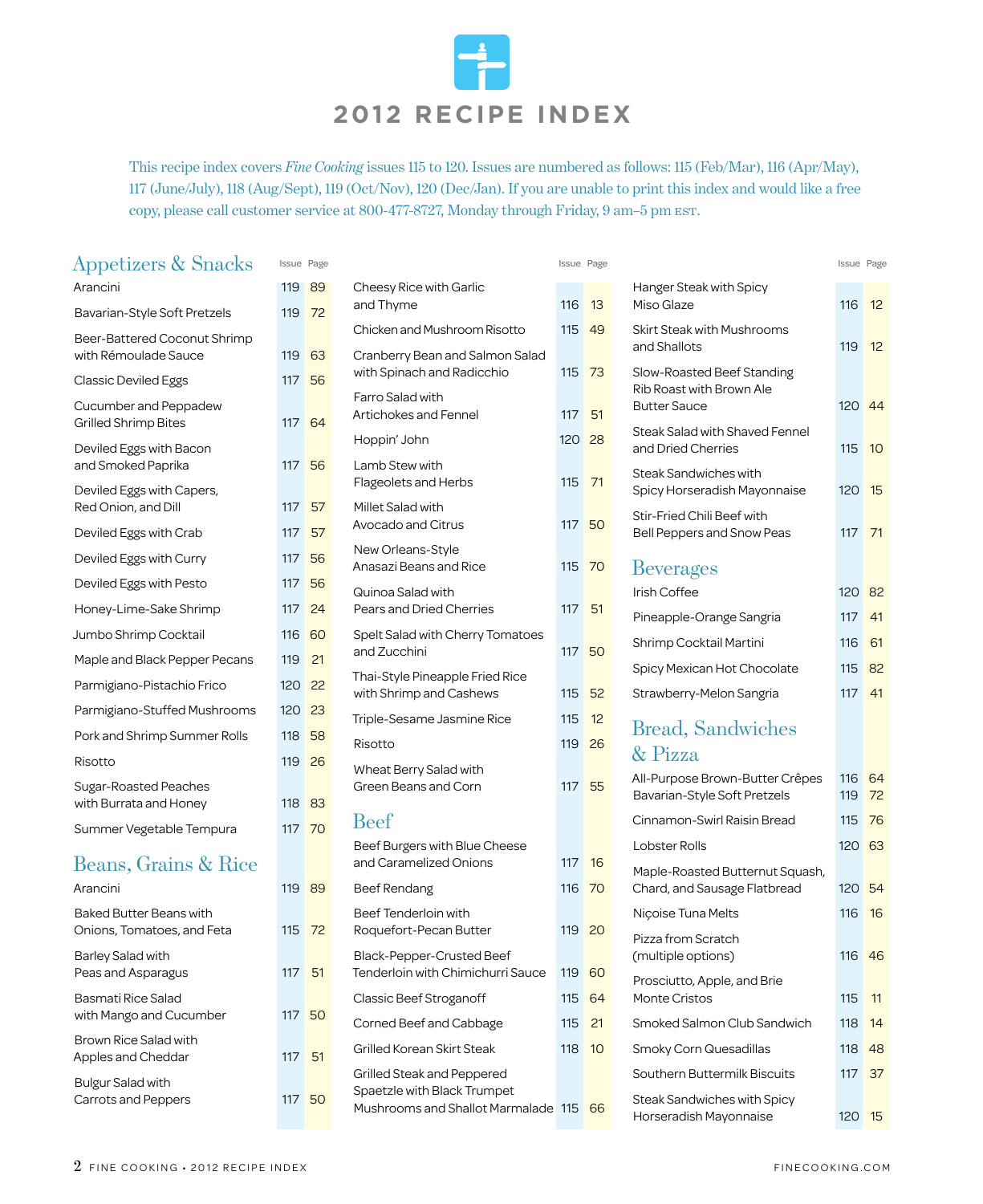### $Chichen \& Turl$

| <b>UTHCKELL &amp; TUTKEY</b>                                                              | issue Page |    |
|-------------------------------------------------------------------------------------------|------------|----|
| Asian Turkey Noodle Soup<br>with Bok Choy                                                 | 119        | 10 |
| Bacon-Wrapped Smoked Turkey                                                               | 119        | 40 |
| <b>Baked Crêpes Cacciatore</b><br>with Parmesan Cream Sauce                               | 116        | 67 |
| Beer-Batter Chicken and Waffles                                                           | 115        | 14 |
| Chicken and Mushroom Risotto                                                              | 115        | 49 |
| Chicken Braised with Red Wine<br>Vinegar and Tomatoes                                     | 116        | 13 |
| <b>Chicken Cutlets with Cacciatore</b><br>Farro Salad and Red Pepper Aïoli                | 119        | 56 |
| Chicken Meatball and<br>Escarole Soup                                                     | 115        | 13 |
| <b>Chicken Tostadas with Black Beans</b><br>and Cilantro-Lime Cream                       | 115        | 48 |
| Cider-Glazed Chicken Thighs                                                               | 119        | 11 |
| Citrus-Marinated Roasted Chicken                                                          | 115        | 47 |
| Classic Chicken Cacciatore                                                                | 119        | 56 |
| Crispy Fried Chicken<br>with Old Bay Aïoli                                                | 120        | 13 |
| Goat-Cheese-and-Olive-Stuffed<br>Chicken Breasts with<br><b>Balsamic-Butter Pan Sauce</b> | 118        | 11 |
| Lemon-Garlic Roast Chicken<br>with Yuzu Kosho                                             | 120        | 53 |
| Red Pozole with Chicken                                                                   | 120        | 60 |
| Roast Chicken with Fingerling<br>Potatoes, Leeks, and Bacon                               | 116        | 43 |
| Smoked Chicken Halves with<br>Lemon-Ginger Barbecue Sauce                                 | 117        | 48 |
| Southeast Asian Chicken Wings                                                             | 117        | 45 |
| Spinach Salad with Chicken,<br>Strawberries, Blue Cheese,<br>and Almonds                  | 117        | 12 |
| Spit-Roasted Chicken with<br><b>Tarragon Butter</b>                                       | 117        | 44 |
| Tandoori Chicken Legs                                                                     | 117        | 46 |
| Teriyaki Chicken with Starfruit                                                           | 115        | 18 |
| Thai Curry Turkey Burgers                                                                 | 117        | 18 |
| Tuscan Grilled Chicken<br>Under a Brick                                                   | 117        | 47 |

| Asian Citrus-Ginger-Sesame<br>Marinade                 | 118 | 67 |
|--------------------------------------------------------|-----|----|
| Classic Hollandaise Sauce                              | 120 | 70 |
| Cooked Fresh Tomato Sauce                              | 118 | 75 |
| Garam Masala                                           | 115 | 88 |
| <b>Homemade Butter</b>                                 | 115 | 77 |
| "Italian Dressing" Marinade                            | 118 | 67 |
| Orange-Maple Cranberry Sauce                           | 119 | 31 |
| Peanut Dipping Sauce                                   | 118 | 60 |
| Raw Asparagus Pesto                                    | 116 | 73 |
| Raw Fresh Tomato Sauce                                 | 118 | 74 |
| Red Wine and Coffee Marinade                           | 118 | 64 |
| Spicy Mexican Marinade                                 | 118 | 67 |
| <b>Spicy Tamarind Dipping Sauce</b>                    | 118 | 61 |
| Sweet-and-Sour Dipping Sauce                           | 118 | 60 |
| <b>Three-Mustard Bistro Marinade</b>                   | 118 | 64 |
| Eggs                                                   |     |    |
| Asparagus and Fried Eggs<br>on Garlic Toast            | 116 | 75 |
| Corn, Green Pepper, Ham,<br>and Cheese Omelet          | 118 | 46 |
| Creamy Scrambled Eggs                                  | 116 | 31 |
| Huevos Rancheros                                       | 120 | 13 |
| Leek and Goat Cheese Frittata                          | 119 | 12 |
| Mascarpone Scrambled Eggs<br>with Garlic Toasts        | 117 | 15 |
| Spicy Chorizo and Egg Tostadas                         | 118 | 12 |
| Lamb                                                   |     |    |
| Charmoula Lamb Chops<br>with Curried Couscous          | 120 | 55 |
| Lamb-and-Feta-Stuffed Cabbage                          | 115 | 20 |
| Lamb Stew with Flageolets<br>and Herbs                 | 115 | 71 |
| Lemon-Garlic Lamb Chops<br>with Minted Couscous        | 116 | 16 |
| Pesto-Crusted Racks of Lamb                            | 120 | 40 |
| Rosemary-Garlic Roast Leg<br>of Lamb with Red Potatoes | 116 | 41 |
|                                                        |     |    |

| Issue Page       |          | <b>Condiments &amp; Sauces</b>                         | Issue Page |           |                                                               | Issue Page       |                   |
|------------------|----------|--------------------------------------------------------|------------|-----------|---------------------------------------------------------------|------------------|-------------------|
|                  |          | Asian Citrus-Ginger-Sesame<br>Marinade                 | 118 67     |           | Southwestern Lamb Shanks                                      | 119              | 62                |
| 119<br>119       | 10<br>40 | Classic Hollandaise Sauce                              | 120 70     |           | Spiced Lamb Burgers                                           | 117              | 17                |
|                  |          | Cooked Fresh Tomato Sauce                              | 118        | 75        | <b>Meatless Mains</b>                                         |                  |                   |
| 116              | 67       | Garam Masala                                           | 115        | 88        | Asparagus and Fried Eggs                                      |                  |                   |
| 115              | 14       | Homemade Butter                                        | 115        | 77        | on Garlic Toast                                               | 116              | 75                |
| 115              | 49       | "Italian Dressing" Marinade                            | 118        | 67        | Black Bean and Pepper Jack Burgers 117                        |                  | 17                |
|                  |          | Orange-Maple Cranberry Sauce                           | 119        | 31        | Cavatappi with<br>Cilantro-Pistachio Pesto                    | 115              | 14                |
| 116              | 13       | Peanut Dipping Sauce                                   | 118        | 60        | <b>Classic Macaroni and Cheese</b>                            |                  |                   |
| 119              | 56       | Raw Asparagus Pesto                                    | 116        | 73        | (plus variations)                                             | 115              | 42                |
|                  |          | Raw Fresh Tomato Sauce                                 | 118        | 74        | Creamy Rotini with Zucchini,                                  |                  |                   |
| 115              | 13       | Red Wine and Coffee Marinade                           | 118        | 64        | Tomato, and Red Pepper                                        | 118              | 12                |
|                  |          | Spicy Mexican Marinade                                 | 118        | 67        | Crispy Tofu with Sesame Asparagus<br>and Hoisin Dipping Sauce | 117              | 13                |
| 115              | 48       | Spicy Tamarind Dipping Sauce                           | 118        | 61        | Fresh Tortellini with                                         |                  |                   |
| 119              | 11       | Sweet-and-Sour Dipping Sauce                           | 118 60     |           | Asparagus, Peas, and Mint                                     | 116              | 74                |
| 115              | 47       | <b>Three-Mustard Bistro Marinade</b>                   | 118 64     |           | Huevos Rancheros                                              | 120              | 13                |
| 119              | 56       |                                                        |            |           | Leek and Goat Cheese Frittata                                 | 119              | 12                |
| 120              | -13      | Eggs                                                   |            |           | Mascarpone Scrambled Eggs                                     |                  |                   |
|                  |          | Asparagus and Fried Eggs<br>on Garlic Toast            | 116 75     |           | with Garlic Toasts                                            | 117              | 15                |
|                  |          | Corn, Green Pepper, Ham,                               |            |           | Mushroom Ragoût<br>over Creamy Polenta                        | 120              | 17                |
| 118              | 11       | and Cheese Omelet                                      | 118        | 46        | Pizza from Scratch                                            |                  |                   |
| 120 53           |          | Creamy Scrambled Eggs                                  | 116        | 31        | (multiple options)                                            | 116              | 46                |
| 120 60           |          | Huevos Rancheros                                       | 120        | 13        | Puff Pastry Spanakopita                                       | 116 23           |                   |
|                  |          | Leek and Goat Cheese Frittata                          | 119        | 12        | Spaghetti with Fresh Breadcrumbs,                             |                  |                   |
| 116              | 43       | Mascarpone Scrambled Eggs                              |            |           | Garlic, and Extra-Virgin Olive Oil                            | 120 <sub>1</sub> | 52                |
|                  |          | with Garlic Toasts                                     | 117        | 15        | Zucchini Tart with Lemon Thyme<br>and Goat Cheese             | 117              | 63                |
| 117 48<br>117 45 |          | Spicy Chorizo and Egg Tostadas                         | 118        | 12        |                                                               |                  |                   |
|                  |          | Lamb                                                   |            |           | Pasta                                                         |                  |                   |
|                  |          | Charmoula Lamb Chops                                   |            |           | Cavatappi with<br>Cilantro-Pistachio Pesto                    | 115              | 14                |
| 117              | -12      | with Curried Couscous                                  | 120 55     |           | Classic Macaroni and Cheese                                   |                  |                   |
|                  |          | Lamb-and-Feta-Stuffed Cabbage                          | 115        | <b>20</b> | (plus variations)                                             | 115              | 42                |
| 117 44<br>117 46 |          | Lamb Stew with Flageolets<br>and Herbs                 | 115        | 71        | Creamy Orecchiette<br>with Spinach and Prosciutto             | 120 <sub>1</sub> | 14                |
| 115              |          | Lemon-Garlic Lamb Chops                                |            |           | Creamy Rotini with Zucchini,                                  |                  |                   |
| 117              | 18<br>18 | with Minted Couscous                                   | 116        | 16        | Tomato, and Red Pepper                                        | 118              | $12 \overline{ }$ |
|                  |          | Pesto-Crusted Racks of Lamb                            | 120 40     |           | Fresh Tagliatelle with Sausage,                               |                  |                   |
| 117 47           |          | Rosemary-Garlic Roast Leg<br>of Lamb with Red Potatoes | 116 41     |           | Red Peppers, and Arugula                                      | 116              | 17                |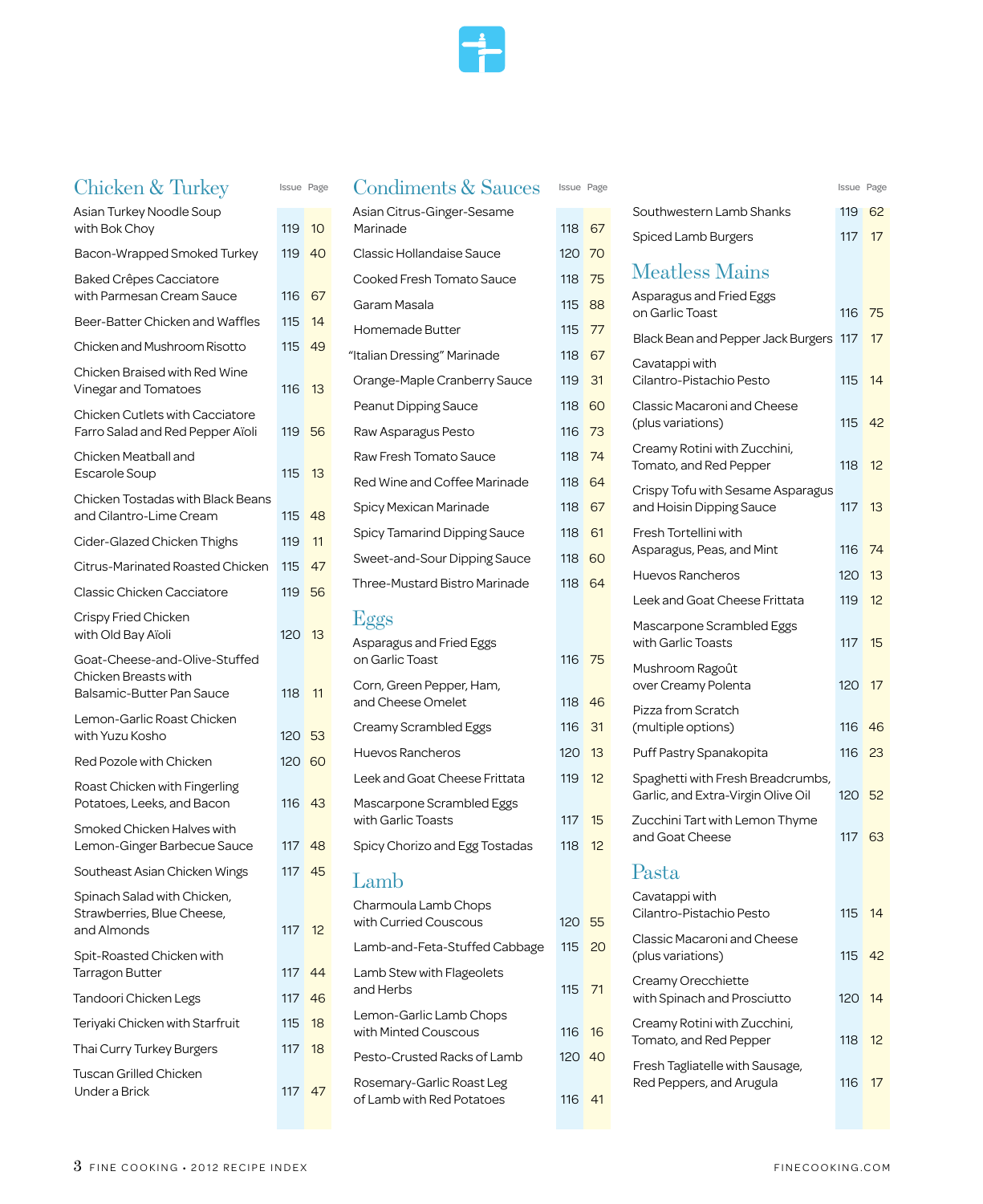

|                                                                                   | Issue Page       |     |
|-----------------------------------------------------------------------------------|------------------|-----|
| Fresh Tortellini with<br>Asparagus, Peas, and Mint                                | 116              | 74  |
| Green Bean and Israeli Couscous<br>Salad with Pickled Red Onions                  | 117              | 61  |
| Pasta with Clams,<br>Broccoli Raab and Chile                                      | 120 63           |     |
| Penne with Sausage, Fennel,<br>and Pecorino                                       | 119              | 14  |
| Spaghetti with Fresh Breadcrumbs,<br>Garlic, and Extra-Virgin Olive Oil           | 120 <sub>1</sub> | 52  |
| Pork                                                                              |                  |     |
| Applewood-Smoked Bacon                                                            | 117 74           |     |
| Braised Country-Style Pork Ribs<br>with Mustard-Beer Sauce                        | 118 42           |     |
| Fresh Tagliatelle with Sausage,<br>Red Peppers, and Arugula                       | 116              | 17  |
| Glazed Pork Loin with<br>Pineapple-Scallion Chutney                               | 115 56           |     |
| Herb-Rubbed Pork Spareribs<br>with Honey-Lemon Glaze                              | 118              | -43 |
| Hickory-Smoked Baby Back Ribs<br>with Apricot-Bourbon Barbecue<br>Sauce           | 118              | 40  |
| Homemade Mexican Chorizo                                                          | 118              | 88  |
| Penne with Sausage, Fennel,<br>and Pecorino                                       | 119 14           |     |
| Pork and Shrimp Summer Rolls                                                      | 118              | 58  |
| Pork Burgers with Sauerkraut<br>and Gruyère                                       | 117              | 18  |
| Pork Chops with Cider-Dijon<br>Pan Sauce                                          | 115              | 15  |
| Pork Chops with Cranberry-Maple<br>Pan Sauce                                      | 119              | 11  |
| Pork Chops with Sugar-Roasted<br>Peaches, Fennel, and Cheddar Grits               | 118              | 80  |
| Pork Crown Roast with<br>Dried-Fruit-Sourdough Stuffing<br>and Brandy Cream Sauce | 120              | 42  |
| Pork Souvlaki Salad<br>with Black Pepper Tzatziki                                 | 118              | 13  |
| Spicy Chorizo and Egg Tostadas                                                    | 118              | 12  |
| Tuscan Roast Pork with Yellow<br>Potatoes, Fennel, and Parsnips                   | 116              | 42  |

| <b>White Balsamic Pork Chops</b><br>with Roasted Potatoes and Peas                              | 120 56 |    |
|-------------------------------------------------------------------------------------------------|--------|----|
| Salads                                                                                          |        |    |
| Apple and Escarole Salad<br>with Blue Cheese and Hazelnuts                                      | 119 50 |    |
| Asparagus Salad with Orange,<br>Prosciutto, and Pistachios                                      | 116    | 76 |
| <b>Barley Salad with</b><br>Peas and Asparagus                                                  | 117    | 51 |
| <b>Basmati Rice Salad</b><br>with Mango and Cucumber                                            | 117    | 50 |
| Broccoli Stalk, Celery,<br>and Radish Salad                                                     | 117    | 39 |
| Brown Rice Salad with<br>Apples and Cheddar                                                     | 117    | 51 |
| <b>Bulgur Salad with</b><br>Carrots and Peppers                                                 | 117    | 50 |
| Carrot Salad with<br>Lime-Cilantro Dressing                                                     | 119    | 46 |
| Corn and Cherry Tomato Salad<br>with Lemon-Tarragon Vinaigrette                                 | 118    | 48 |
| Cranberry Bean and Salmon Salad<br>with Spinach and Radicchio                                   | 115    | 73 |
| Cucumber and Herb Salad<br>with Crumbled Feta                                                   | 117    | 64 |
| Cucumber, Basil, and Peanut Salad                                                               | 117    | 65 |
| Farro Salad with<br>Artichokes and Fennel                                                       | 117    | 51 |
| Green Bean and Israeli Couscous<br>Salad with Pickled Red Onions                                | 117    | 61 |
| Japanese Spinach<br>with Sesame and Soy                                                         | 116    | 23 |
| Millet Salad with Avocado and Citrus                                                            | 117    | 50 |
| Mixed Green Salad with Sugar-<br>Roasted Peaches, Lots of Seeds,<br>and Creamy Goddess Dressing | 118    | 80 |
| Mixed Greens with Cucumber,<br>Sesame Seeds, and Ginger-Yogurt<br>Dressing                      | 118    | 21 |
| Mixed Greens with Grilled Scallions,<br>Mango, and Cilantro-Lime<br>Vinaigrette                 | 118    | 21 |
|                                                                                                 |        |    |

| Issue Page |          |                                                                                                 |        | Issue Page |                                                                                   | Issue Page    |                 |
|------------|----------|-------------------------------------------------------------------------------------------------|--------|------------|-----------------------------------------------------------------------------------|---------------|-----------------|
| 116 74     |          | White Balsamic Pork Chops<br>with Roasted Potatoes and Peas                                     | 120 56 |            | Mixed Greens with Nectarines,<br>Gorgonzola, and Champagne<br>Vinaigrette         | 118 20        |                 |
| 117        | - 61     | Salads                                                                                          |        |            | Mixed Greens with Olives, Serrano                                                 |               |                 |
| 120 63     |          | Apple and Escarole Salad<br>with Blue Cheese and Hazelnuts                                      |        | 119 50     | Ham, Sourdough Croutons,<br>and Sherry Vinaigrette                                | 118 21        |                 |
| 119        | -14      | Asparagus Salad with Orange,<br>Prosciutto, and Pistachios                                      |        | 116 76     | Mixed Greens with Ricotta Salata,<br>Toasted Walnuts, and Raspberry               |               |                 |
| 120 52     |          | <b>Barley Salad with</b><br>Peas and Asparagus                                                  | 117    | 51         | Vinaigrette<br>Pecan, Radicchio, and                                              | 118 20        |                 |
|            |          | <b>Basmati Rice Salad</b><br>with Mango and Cucumber                                            |        | 117 50     | Asian Pear Salad<br>Pineapple, Papaya, Starfruit,                                 | 119           | 21              |
| 117 74     |          | Broccoli Stalk, Celery,<br>and Radish Salad                                                     | 117    | 39         | and Blood Orange Salad<br>Potato Salad with Garlic Scapes,                        | 115           | 53              |
| 118 42     |          | <b>Brown Rice Salad with</b>                                                                    |        |            | Snap Peas, and Scallions                                                          | 117           | 22              |
|            |          | Apples and Cheddar                                                                              | 117    | 51         | Pork Souvlaki Salad<br>with Black Pepper Tzatziki                                 | 118           | 13              |
| 116        | 17       | <b>Bulgur Salad with</b><br><b>Carrots and Peppers</b>                                          |        | 117 50     | Quinoa Salad with                                                                 |               |                 |
| 115        | 56       | Carrot Salad with<br>Lime-Cilantro Dressing                                                     |        | 119 46     | Pears and Dried Cherries<br>Roasted Butternut Squash Salad                        | 117           | 51              |
| 118 43     |          | Corn and Cherry Tomato Salad                                                                    |        |            | with Pears and Stilton                                                            | 120           | 12              |
|            |          | with Lemon-Tarragon Vinaigrette<br>Cranberry Bean and Salmon Salad                              |        | 118 48     | Roasted Green Bean<br>and Sweet Potato Salad                                      | 119           | 45              |
| 118 40     |          | with Spinach and Radicchio                                                                      | 115    | -73        | Shrimp and Spinach Salad with<br>Orange, Avocado, and Pistachios                  | 120 67        |                 |
| 118 88     |          | Cucumber and Herb Salad<br>with Crumbled Feta                                                   |        | 117 64     | Spelt Salad with Cherry Tomatoes                                                  |               |                 |
| 119        | 14       | Cucumber, Basil, and Peanut Salad                                                               |        | 117 65     | and Zucchini                                                                      | 117 50        |                 |
| 118        | 58       | <b>Farro Salad with</b><br>Artichokes and Fennel                                                | 117 51 |            | Spinach Salad with Chicken,<br>Strawberries, Blue Cheese,<br>and Almonds          | 117           | 12 <sup>2</sup> |
| 117        | 18       | Green Bean and Israeli Couscous<br>Salad with Pickled Red Onions                                |        | 117 61     | Steak Salad with Shaved Fennel<br>and Dried Cherries                              | 115           | 10              |
| 115        | 15       | Japanese Spinach<br>with Sesame and Soy                                                         | 116 23 |            | Tea-Smoked Shrimp Salad<br>with Mango                                             | 117 69        |                 |
| 119        | 11       | Millet Salad with Avocado and Citrus 117 50                                                     |        |            | Tomato and Watermelon Salad                                                       |               |                 |
| 118 80     |          | Mixed Green Salad with Sugar-<br>Roasted Peaches, Lots of Seeds,<br>and Creamy Goddess Dressing |        | 118 80     | with Feta<br>Warm Potato Salad with<br>Lemon and Fresh Herbs                      | 118 29<br>118 | 14              |
| 120 42     |          | Mixed Greens with Cucumber,<br>Sesame Seeds, and Ginger-Yogurt<br>Dressing                      | 118 21 |            | Wheat Berry Salad with<br>Green Beans and Corn                                    | 117           | 55              |
| 118<br>118 | 13<br>12 | Mixed Greens with Grilled Scallions,<br>Mango, and Cilantro-Lime<br>Vinaigrette                 | 118 21 |            | Wilted Arugula Salad with<br>Asparagus, Bacon, Almonds,<br>and Sherry Vinaigrette | 116 75        |                 |
|            |          |                                                                                                 |        |            |                                                                                   |               |                 |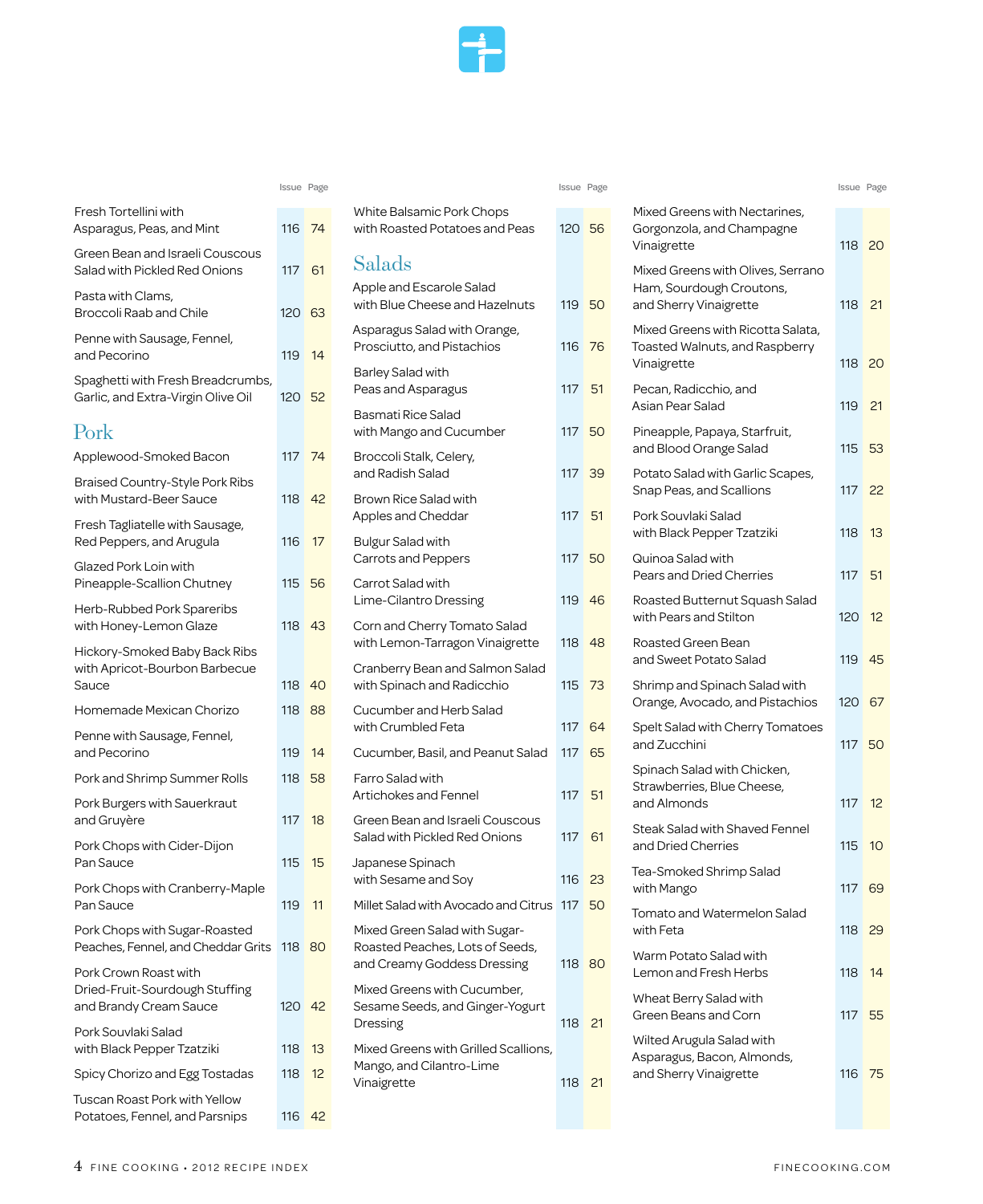

# Seafood Issue Page Issue Page Issue Page

| Almond-Crusted Halibut                                           | 116 | 14 |
|------------------------------------------------------------------|-----|----|
| Beer-Battered Coconut Shrimp<br>with Rémoulade Sauce             | 119 | 63 |
| Cranberry Bean and Salmon Salad<br>with Spinach and Radicchio    | 115 | 73 |
| Creamy Oyster and Shiitake Stew                                  | 120 | 66 |
| Creamy Spinach and Leeks<br>with Seared Scallops                 | 116 | 22 |
| Crispy Flounder with Pears,<br>Endive, and Meyer Lemon           | 115 | 11 |
| Fish and Chips with Tartar Sauce                                 | 118 | 70 |
| <b>Grilled Salmon with</b><br>Walnut-Arugula Pesto               | 117 | 14 |
| Honey-Lime-Sake Shrimp                                           | 117 | 24 |
| Indian-Spiced Steamed Mussels                                    | 120 | 65 |
| Jumbo Shrimp Cocktail                                            | 116 | 60 |
| Lobster Rolls                                                    | 120 | 63 |
| Mahi Mahi with Tomato,<br>Olive, and Caper Sauce                 | 115 | 27 |
| Manhattan Clam Chowder                                           | 119 | 68 |
| Manila Clams with<br>North African Spices                        | 120 | 64 |
| New England Clam Chowder                                         | 119 | 67 |
| Niçoise Tuna Melts                                               | 116 | 16 |
| Pan-Seared Catfish<br>with Creamy Greens                         | 119 | 13 |
| Pasta with Clams,<br>Broccoli Raab, and Chile                    | 120 | 63 |
| Pork and Shrimp Summer Rolls                                     | 118 | 58 |
| Rhode Island Clam Chowder                                        | 119 | 69 |
| Sautéed Shrimp and Pancetta<br>with Cheese Grits                 | 119 | 14 |
| Sea Scallops with Brussels<br><b>Sprouts and Mustard Sauce</b>   | 120 | 64 |
| Shrimp and Spinach Salad with<br>Orange, Avocado, and Pistachios | 120 | 67 |
| Shrimp Tacos                                                     | 117 | 13 |
| Shrimp Tacos with<br>Spicy Cabbage Slaw                          | 120 | 65 |
| Smoked Salmon Sandwich                                           | 118 | 14 |

| Steamed Salmon with<br>Leeks, Shiitake, and Sov                        | 117 68 |      |
|------------------------------------------------------------------------|--------|------|
| Stir-Fried Bay Scallops with Ginger,<br>Red Onion, and Toasted Walnuts | 120    | 67   |
| <b>Stir-Fried Carrots with</b><br>Shrimp and Toasted Almonds           | 116    | 56   |
| Stovetop Clambake                                                      | 118    | 11   |
| Tea-Smoked Shrimp Salad<br>with Mango                                  | 117    | 69   |
| Thai Shrimp, Scallop,<br>and Mussel Curry                              | 120    | 66   |
| Thai-Style Pineapple Fried Rice<br>with Shrimp and Cashews             | 115    | 52   |
| <b>Side Dishes</b>                                                     |        |      |
| Asparagus and Mascarpone Gratin<br>with Parmesan Breadcrumbs           | 116    | - 76 |
| <b>Baked Butter Beans with</b><br>Onions, Tomatoes, and Feta           | 115    | 72   |
| <b>Braised Green Beans</b><br>with Garlic and Lemon                    | 119    | 45   |
| Broccoli Twice-Baked Potatoes                                          | 119    | 44   |
| <b>Broiled Asparagus and Artichokes</b><br>with Vermouth Brown Butter  | 116    | 77   |
| <b>Brussels Sprout Chips</b>                                           | 119    | 47   |
| Brussels Sprout Leaves with<br>Apple, Pecans, and Cheddar              | 119    | 47   |
| Brussels Sprouts with<br>Pancetta and Pearl Onions                     | 119    | 47   |
| Carrot and Sharp Cheddar Gratin                                        | 120    | 49   |
| Carrot, Fingerling Potato,<br>and Pea Ragoût                           | 116    | 57   |
| Charred Corn and Zucchini<br>with Basil                                | 118    | 49   |
| Cheesy Rice with Garlic and Thyme                                      | 116    | 13   |
| Corn, Bacon, and Red Pepper Sauté                                      | 118    | 47   |
| Corn on the Cob with<br>Mustard-Maple-Thyme Butter                     | 118    | 49   |
| Couscous with Corn<br>and Blue Cheese                                  | 118    | 47   |
| <b>Creamed Corn with Shallots</b>                                      | 118    | 48   |
|                                                                        |        |      |

| Issue Page       |            |                                                                        | Issue Page    |      |                                                        | Issue Page |     |
|------------------|------------|------------------------------------------------------------------------|---------------|------|--------------------------------------------------------|------------|-----|
| 116 14           |            | Steamed Salmon with<br>Leeks, Shiitake, and Soy                        | 117           | 68   | Crispy Rosemary-Parmesan<br>Potato Wedges              | 119        | 44  |
| 119 63           |            | Stir-Fried Bay Scallops with Ginger,<br>Red Onion, and Toasted Walnuts | 120 67        |      | Fennel, Red Onion,<br>and Parmigiano Gratin            | 120 50     |     |
| 115              | 73         | <b>Stir-Fried Carrots with</b>                                         |               |      | <b>Fluffy Mashed Potatoes</b>                          | 119        | 44  |
| 120 66           |            | Shrimp and Toasted Almonds<br>Stovetop Clambake                        | 116 56<br>118 | 11   | Ginger-Maple Roasted<br><b>Brussels Sprouts</b>        | 119        | 47  |
| 116 22           |            | Tea-Smoked Shrimp Salad<br>with Mango                                  | 117 69        |      | Green Beans with Almonds<br>and Garlic                 | 119        | -45 |
| 115<br>118       | 11<br>- 70 | Thai Shrimp, Scallop,<br>and Mussel Curry                              | 120 66        |      | Green Beans with Cherry Tomatoes<br>and Niçoise Olives | 117        | 60  |
| 117 14           |            | Thai-Style Pineapple Fried Rice<br>with Shrimp and Cashews             | 115           | 52   | Green Beans with Parsley<br>and Sesame Tahini Sauce    | 117        | 61  |
| 117              | -24        | <b>Side Dishes</b>                                                     |               |      | Green Beans with<br><b>Tomatoes and Olives</b>         | 119        | 45  |
| 120 65<br>116 60 |            | Asparagus and Mascarpone Gratin<br>with Parmesan Breadcrumbs           | 116           | - 76 | Grilled Asparagus with<br>Parsley-Tarragon Chimichurri | 116        | 74  |
| 120 63           |            | <b>Baked Butter Beans with</b><br>Onions, Tomatoes, and Feta           | 115           | 72   | Grilled Summer Squash with<br>Pesto and Balsamic Syrup | 117        | 63  |
| 115              | -27        | <b>Braised Green Beans</b><br>with Garlic and Lemon                    | 119           | 45   | Indian Spiced Cabbage                                  | 115        | 21  |
| 119              | 68         | <b>Broccoli Twice-Baked Potatoes</b>                                   | 119           | 44   | Japanese Spinach<br>with Sesame and Soy                | 116        | 23  |
| 120 64           |            | <b>Broiled Asparagus and Artichokes</b><br>with Vermouth Brown Butter  | 116           | 77   | <b>Maple-Roasted Carrots</b>                           | 119        | 46  |
| 119              | 67         | <b>Brussels Sprout Chips</b>                                           | 119           | 47   | Mexican Grilled Corn on the Cob                        | 118        | 45  |
| 116              | 16         | Brussels Sprout Leaves with<br>Apple, Pecans, and Cheddar              | 119           | 47   | Mushroom, Leek,<br>and Fontina Gratin                  | 120        | 48  |
| 119              | 13         | <b>Brussels Sprouts with</b><br>Pancetta and Pearl Onions              | 119           | 47   | Olive-Oil-Braised Carrots<br>with Warm Spices          | 115        | 58  |
| 120 63           |            | Carrot and Sharp Cheddar Gratin                                        | 120 49        |      | Olive-Oil-Braised Fennel                               |            |     |
| 118              | -58        | Carrot, Fingerling Potato,                                             |               |      | with Lemon                                             | 115        | 61  |
| 119 69           |            | and Pea Ragoût                                                         | 116 57        |      | Olive-Oil-Braised Leeks<br>with Thyme                  | 115 60     |     |
| 119 14           |            | Charred Corn and Zucchini<br>with Basil                                | 118 49        |      | Olive-Oil-Braised Red Onions<br>with Bay Leaves        | 115        | 59  |
|                  |            | Cheesy Rice with Garlic and Thyme                                      | -116          | 13   | Pan-Roasted Carrots with                               |            |     |
| 120 64           |            | Corn, Bacon, and Red Pepper Sauté 118                                  |               | 47   | Leeks, Pancetta, and Thyme                             | 116        | 55  |
| 120 67           |            | Corn on the Cob with<br>Mustard-Maple-Thyme Butter                     | 118 49        |      | Pan-Steamed Asparagus with<br>Lemon-Caper Mayonnaise   | 116        | 73  |
| 117              | 13         | Couscous with Corn                                                     |               |      | Potato and Red Pepper Hash                             | 119        | 44  |
| 120 65           |            | and Blue Cheese                                                        | 118           | 47   | Potato-Cheese Galette                                  | 119        | 44  |
| 118              | -14        | Creamed Corn with Shallots                                             | 118 48        |      | Roasted Carrots with<br>Orange-Mint Gremolata          | 119 46     |     |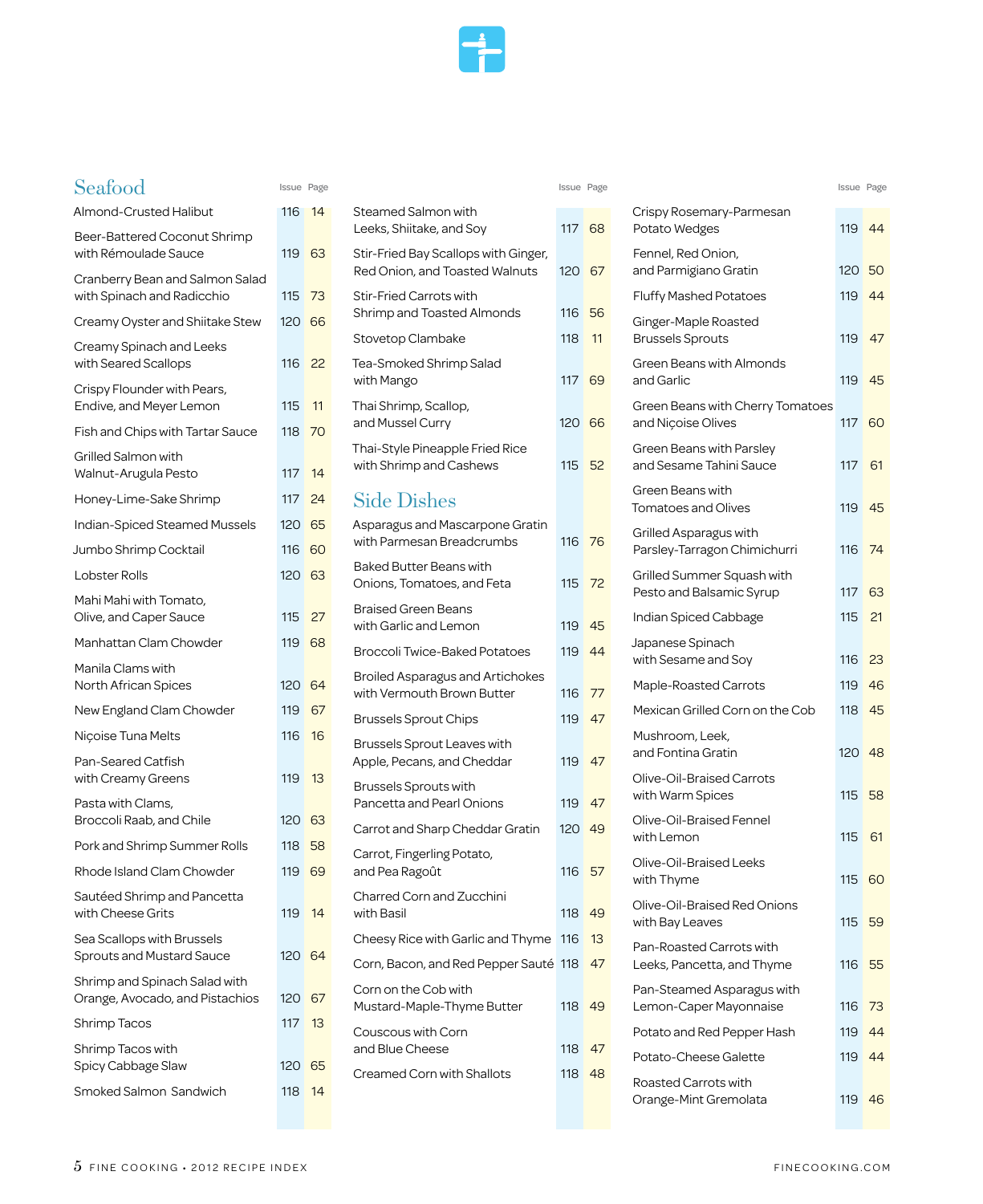

| Roasted Green Beans with<br>Cranberries, Walnuts, and<br><b>Blue Cheese</b>   | 119 45  |    |
|-------------------------------------------------------------------------------|---------|----|
| <b>Roasted Root Vegetables</b><br>with Meyer Lemons                           | 120 20  |    |
| Roasted Squash with Pimentón<br>and Manchego Cheese                           | 117     | 62 |
| Sautéed Carrots with Ginger,<br>Orange, and Scallions                         | 116 54  |    |
| Sautéed Carrots<br>with Pecans and Bacon                                      | 119 46  |    |
| Sautéed Chayote with<br>Sweet Onion and Bacon                                 | 116, 20 |    |
| Sautéed Corn with<br>Garlicky Brown Butter                                    | 118 46  |    |
| Sautéed Green Beans with<br>Water Chestnuts, Red Pepper<br>Flakes, and Ginger | 117     | 60 |
|                                                                               |         |    |

| Shaved Summer Squash<br>with Almond Salsa Verde             | 117    | - 62           |
|-------------------------------------------------------------|--------|----------------|
| Slow-Sautéed Carrots<br>and Parsnips                        | 119 46 |                |
| Stir-Fried Asparagus and Shiitake<br>with Ginger and Sesame | 116 77 |                |
| Sugar-Roasted Peaches                                       | 118 78 |                |
| Warm Brussels Sprout Slaw<br>with Lemon and Hazelnuts       | 119 47 |                |
| Yorkshire Pudding                                           | 120 89 |                |
| Soups & Stews                                               |        |                |
| Asian Turkey Noodle Soup<br>with Bok Choy                   | 119    | 1 <sub>O</sub> |
| <b>Chicken Meatball and Escarole</b><br>Soup                | 115    | 13             |
| Chickpea Soup with Crispy Kale                              | 116    | 15             |

| Issue Page |    |                                                 | Issue Page |    |                                               | Issue Page |          |
|------------|----|-------------------------------------------------|------------|----|-----------------------------------------------|------------|----------|
|            |    | Shaved Summer Squash<br>with Almond Salsa Verde | 117        | 62 | Clam Broth<br>Creamy Oyster and Shiitake Stew | 119<br>120 | 66<br>66 |
| 119        | 45 | Slow-Sautéed Carrots<br>and Parsnips            | 119        | 46 | Curried Parsnip and Apple Soup                | 119        | 51       |
| 120        | 20 | Stir-Fried Asparagus and Shiitake               |            |    | Gazpacho                                      | 118        | 25       |
|            |    | with Ginger and Sesame                          | 116        | 77 | Lamb Stew with                                |            |          |
| 117 62     |    | Sugar-Roasted Peaches                           | 118        | 78 | Flageolets and Herbs                          | 115        | 71       |
|            |    | Warm Brussels Sprout Slaw                       |            |    | Lobster Bisque                                | 115        | 30       |
| 116        | 54 | with Lemon and Hazelnuts                        | 119        | 47 | Manhattan Clam Chowder                        | 119        | 68       |
| 119        | 46 | Yorkshire Pudding                               | 120 89     |    | Mushroom Ragoût over Creamy                   |            |          |
|            |    |                                                 |            |    | Polenta                                       | 120        | 17       |
| 116        | 20 | Soups & Stews                                   |            |    | New England Clam Chowder                      | 119        | 67       |
|            |    | Asian Turkey Noodle Soup                        |            |    | Pea and Parmigiano Soup                       | 120        | -23      |
|            |    | with Bok Choy                                   | 119        | 10 |                                               |            |          |
| 118        | 46 | <b>Chicken Meatball and Escarole</b>            |            |    | Red Pozole with Chicken                       | 120        | 60       |
|            |    | Soup                                            | 115        | 13 | Rhode Island Clam Chowder                     | 119        | 69       |
| 117        | 60 | Chickpea Soup with Crispy Kale                  | 116        | 15 | Spicy Corn Chowder                            | 117        | 15       |
|            |    | Chilled Cucumber-Buttermilk Soup                | 117        | 65 | (0, 1, 1, 1, 1, 1, 1, 1, 1, 1, 1)             |            |          |

 *(Continued on page 7)*